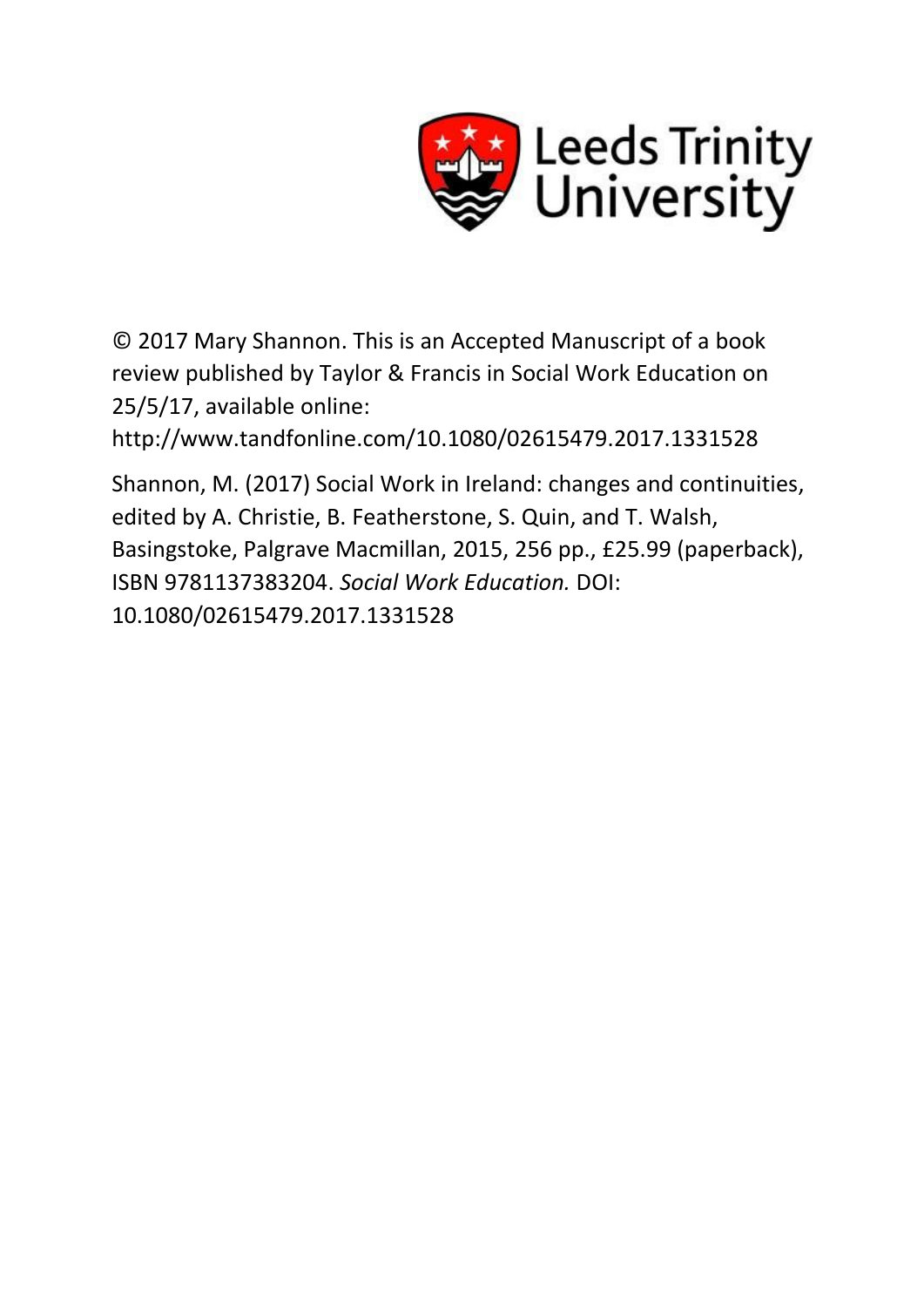The book provides a very timely exploration of social work in Ireland that really captures the profession shaped by both a recent period and the particular factors and history in this jurisdiction. The reader is provided with an in-depth and very reflective consideration of the unique role of social work which is established in core areas and developing in others. In this vein, the book draws on writing and texts on the Irish context, such as Skehill's analysis (Skehill, 2004) and Kearney & Skehill's (2005) text. The opening chapter by McGregor and Quinn considers key historical and current forces that are shaping the profession, including the pressures of managerialism, whilst also posing critical questions about the response of Irish social work from a social justice perspective. The complex intersection of global developments and the influence of past welfare regimes in Ireland is considered by Christie and Walsh in chapter two, with both chapters drawing on wealth of writing in this area. This leads into a strong chapter by Featherstone and Powell which calls for a real appraisal of inequality and the key role that ethical considerations can play in shaping social work practice.

The later individual chapters provide a detailed overview of the current policy and recent developments in services across the board. Here, the contribution of practitioners and academics from within each service is valuable in terms of their expertise, bringing together a rich academic and practice experience. In this regard, the text is of an interest to a wider social care and welfare readership, generating a 'snapshot' of current social services across service user groups and setting each in the context of its policy and practice development and with a clear emphasis on service users perspective. In chapter 4, Buckley and Burns outline the children protection field which takes 2014 onwards as a key landmark and provides an insightful consideration of the prospects of TUSLA going forward. Other key contemporary areas are covered in chapters on family violence, fostering and adoption. The spectrum of adult and community services are outlined well in chapters such as those on mental health services, older adults, learning disability, substance misuse, probation and health/illness. Critical questions are posed in each chapter: practitioners and students alike could read individual chapters to consider specific areas, contained within each is a concise summary and expertise which will enable international comparisons to be made. Indeed, from an international perspective, the book could be seen as an examination of how one particular country is evolving within the wider influences that are shaping social work.

Quite a critical analysis is generated throughout the book: this is achieved through considering both the particular past influences and the current socio-political climate, lending to a more analytical appraisal of the current place of social work within Irish services. There is a clear emphasis also on looking to the future and suggesting particular directions that might develop or that social workers could take a more active role in shaping. Indeed some of the analysis suggests that social workers could take a more leading role especially in some emerging or developing areas. Austerity and service cutbacks certainly feature as a factor but the mental health chapter by Brosnan and Sapouna interestingly cautions against seeing this as the only barrier to moving services forward, with a suggestion that a social work perspective could really push social issues to the fore. Overall, social work's function, role and identity are discussed with clear links to the international definition and the underpinning values of the profession. That is a key benefit to the book: really setting the social work profession in Ireland against the backdrop of critical issues and challenges. A comprehensive overview of the social work specific role is outlined and its place within the overall policy context and trends in Irish society is considered: this text provides a valuable critical reflection of Social work in Ireland today.

Kearney, N., & Skehill, C. (2005). *Social work in Ireland: Historical perspectives*. Institute of public Administration.